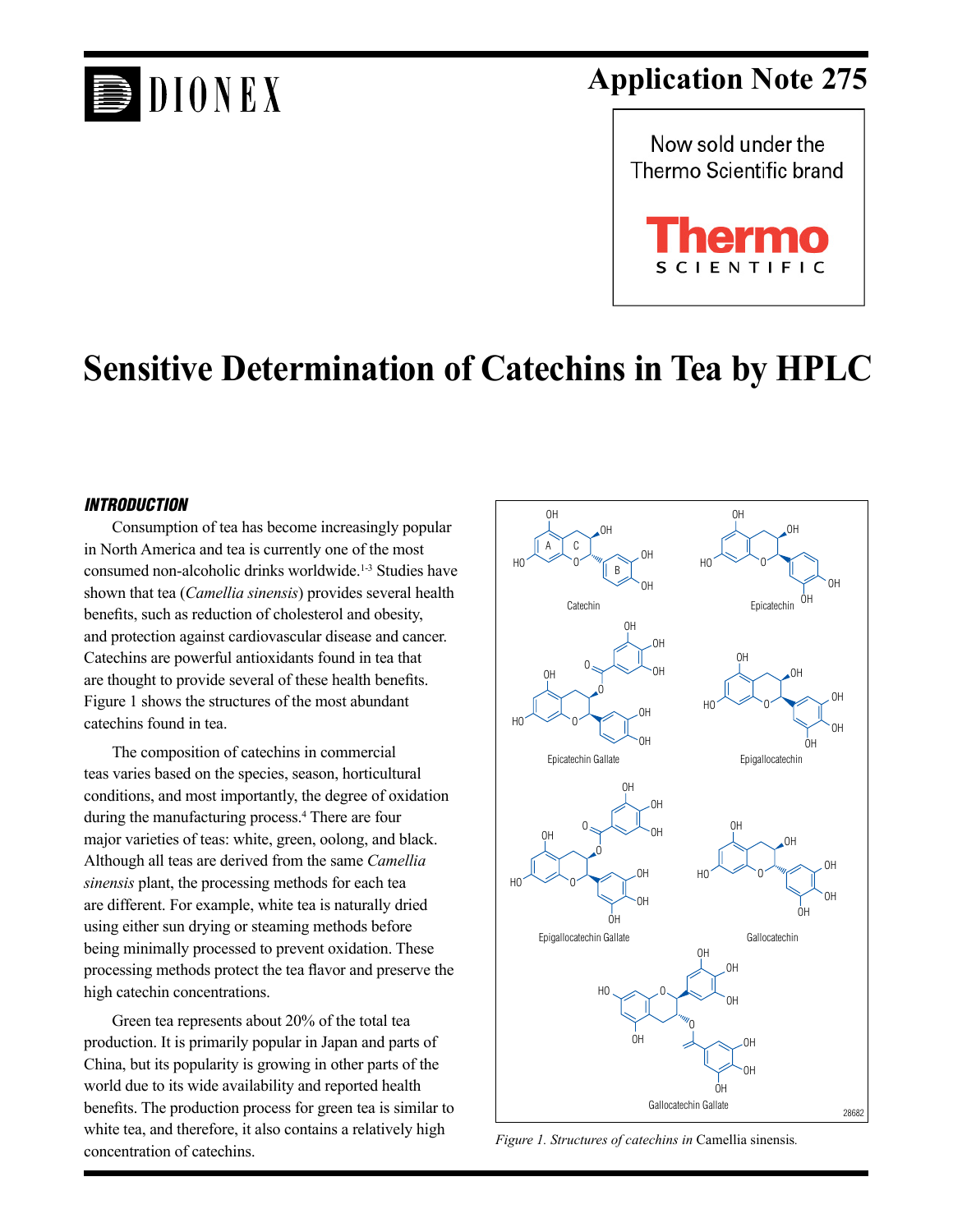Black tea represents approximately 78% of the global tea production and is the most common type of tea in the United States and Europe.<sup>5</sup> It is made by completely oxidizing the harvested leaves for several hours before drying. Oxidation imparts a dark coloration to the tea and also triples the caffeine content.5 Due to variability in the composition of tea catechins and their potential health benefits, it is critical to establish a simple and reliable analytical method for the determination of these compounds in different tea products.

This work describes a sensitive, fast, and accurate high-performance liquid chromatography (HPLC) method to determine catechins in tea. The most abundant catechins in tea products include catechin, epicatechin (EC), epigallocatechin (EGC), epicatechin gallate (ECG), gallocatechin (GC), gallocatechin gallate (GCG), and epigallocatechin gallate (EGCG). The method uses a high-resolution silica-based 2.2 μm Acclaim® C18 RSLC column and a wavelength of 280 nm to separate, detect, and quantify catechins in white, green, black, and a blended white and green tea.

In addition, this work evaluated two standard reference materials (SRMs) provided by the National Institute of Standards and Technology (NIST) as part of a collaborative study. The control material (SRM 3255) was a spray-dried green tea extract and the sample (SRM 3256) contained ground and homogenized green tea tablets.

The method demonstrates good sensitivity, enabling the detection of a wide variety of catechins with concentrations ranging from 2.46 mg/g for catechin to 80.8 mg/g for EGCG, and has a total run time of less than 20 min. The reported limits of detection (LODs) using the method range from 0.20 μg/mL for EG and catechin to 1.17 μg/mL for GC, and limits of quanititation (LOQs) range from 0.59 μg/mL for EC to 3.56 for GC. The method described here is ideal for simple, sensitive, accurate, rapid, and routine analysis of catechins in different tea products.

### *experimental*

Dionex UltiMate® 3000 Rapid Separation LC System SRD-3600 Solvent Rack with 6 degasser channels

(P/N 5035.9230) and Eluent Organizer, including pressure regulator and 2 L glass bottles for each pump (eluents were maintained under helium or nitrogen headspace from 5–8 psi)

DGP 3600RS Pump (P/N 5040.0066)

WPS-3000TRS Well Plate Sampler (P/N 5840.0020)

Sample Loop, 25 μL (P/N 6820.2415)

- TCC-3000RS Thermostatted Column Compartment (P/N 5730.0000)
- DAD-3000RS Photodiode Array Detector (P/N 5082.9920)

Semi-Micro Flow Cell for DAD-3000 and MWD-3000 Series, SST, 2.5 µL volume, 7 mm path length (P/N 6080.0300)

#### *CONSUMABLES*

Acclaim 120 C18, 2.2 μm, RSLC column,  $2.1 \times 150$  mm (P/N 059130)

Centrifuge equipped with a ten-place, aluminum fixed-angle rotor (Beckman Spinchron R, GS-6R Series, Beckman Coulter P/N 358702 or equivalent)

- Viper™ fingertight fitting system, SST Flex. –Cap., i.d.  $\times$  L, 0.13  $\times$  250 mm (P/N 6040.2325)
- Viper fingertight fitting system, SST Flex. –Cap., i.d.  $\times$  L, 0.13  $\times$  350 mm (P/N 6040.2335)
- Viper fingertight fitting system, SST Flex. –Cap., i.d.  $\times$  L, 0.18  $\times$  450 mm (P/N 6040.2365)
- Static mixer, mixing volume: 350 μL (P/N 6040.0040)
- Glass injection vials with caps and septa, 1.5 mL (P/N 055427)
- Borosilicate glass scintillation vials with closures attached, 20 mL (VWR P/N 66022-129)

#### *REAGENTS AND STANDARDS*

Reagent grade water, Type I, 18 MΩ-cm resistance or better, filtered through a 0.2 μm filter immediately before use (referred to here as deionized [DI] water) Acetonitrile, HPLC grade (Honeywell P/N AH015-4) Trifluoroacetic acid (TFA), 98% pure (Pierce P/N 208901) Epigallocatechin (Chromadex P/N ASB-00005145-010) Epicatechin gallate (Chromadex P/N ASB-00005135-010) Catechin (Chromadex P/N ASB-00003310-010) Epicatechin (Chromadex P/N ASB-00005125-010) Epigallocatechin gallate (Chromadex P/N ASB-00005150-010) Gallocatechin (Sigma P/N G6657) Gallocatechin gallate (Sigma P/N G6782)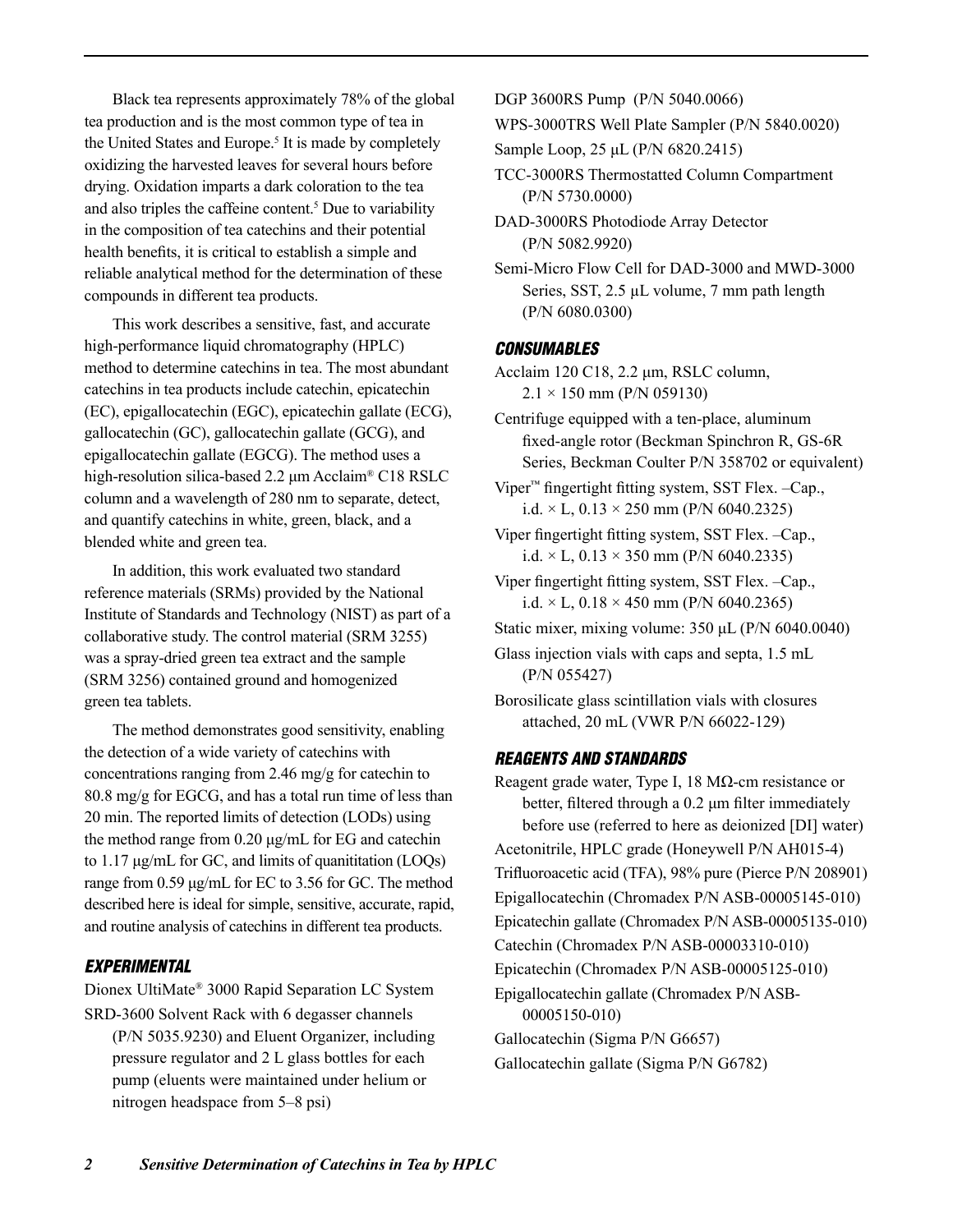#### *SAMPLES*

NIST SRM 3255: *Camellia sinensis* extract used as a control material NIST SRM 3256: Green tea-containing tablets White tea White tea blended with green tea Green tea brand A Green tea brand B Black tea *CONDITIONS*

| Column:                                  | Acclaim 120 C18, 2.2 μm<br>$(2.1 \times 150 \text{ mm})$       |       |      |  |  |
|------------------------------------------|----------------------------------------------------------------|-------|------|--|--|
| Flow Rate:                               | $0.450$ mL/min                                                 |       |      |  |  |
| Inj. Volume:                             | $1.0 \mu L$                                                    |       |      |  |  |
| Tray Temp.:                              | $4^{\circ}C$                                                   |       |      |  |  |
| Detection:                               | Absorbance, UV, 280 nm                                         |       |      |  |  |
| Column Temp.:                            | 25 °C                                                          |       |      |  |  |
| Eluents:                                 | A: 0.1% TFA, 5% acetonitrile<br>$B: 0.1\%$ TFA in acetonitrile |       |      |  |  |
| System                                   |                                                                |       |      |  |  |
| Backpressure:                            | $\sim 6025 - 6200$ psi during the gradient                     |       |      |  |  |
| Gradient Conditions: Time (min)<br>$A\%$ |                                                                |       | B%   |  |  |
|                                          | 0.0                                                            | 100.0 | 0.0  |  |  |
|                                          | 1.2                                                            | 100.0 | 0.0  |  |  |
|                                          | 15.5                                                           | 71.5  | 28.5 |  |  |
|                                          | 17.0                                                           | 71.5  | 28.5 |  |  |
|                                          | 17.0                                                           | 100.0 | 0.0  |  |  |
|                                          | 25.0                                                           | 100.0 | 0.0  |  |  |

### *PREPARATION OF SOLUTIONS AND REAGENTS*

#### Trifluoroacetic Acid (0.1%) in Acetonitrile (5%)

Transfer 100 mL of acetonitrile into a glass 2 L volumetric flask containing approximately 1700 mL of DI water. Add 2 mL of TFA to the volumetric flask. Bring to volume using DI water and invert flask several times to mix.

#### Trifluoroacetic Acid (0.1%) in Acetonitrile

Transfer 900 mL of acetonitrile into a glass 1 L volumetric flask, then add 1 mL of TFA to the flask. Bring to volume using acetonitrile and invert flask several times to mix.

#### Formic Acid (0.05%) in 70% Methanol (Extraction Solvent)

Transfer 700 mL of methanol into a glass 1 L volumetric flask and add 500 μL of formic acid. Bring to volume using DI water and invert several times to mix.

#### Standard Concentrates (1 mg/mL)

Catechin standards of EGC, ECG, catechin, EC, EGCG, GC, and GCG were prepared by accurately weighing 1–2 mg of solid and adding 1–2 mL of 0.05% formic acid in 70% acetonitrile to make a stock solution of 1.0 mg/mL for each individual catechin. The stocks were prepared in 1.5 mL glass vials, vortexed to mix, and stored at -40 °C until needed. All standard concentrates can be stored for up to six months at -40 °C when protected from light.

#### Working Standards and Standards for Method Linearity

To prepare working standards, use a calibrated pipette to deliver the appropriate volume of the 1 mg/mL stock standard into a glass vial containing the appropriate volume of 0.05% formic acid in 70% acetonitrile. To prepare mixed catechin standards, combine appropriate volumes of the individual stock catechin standards in a glass vial containing the appropriate volume of 0.05% formic acid in 70% methanol. Diluted intermediate standards are stable for 3 months at -40 °C and working and mixed standards are stable for 4 weeks at 2–4 °C.

#### *SAMPLE PREPARATION*

Two SRMs used in this study—control material (SRM 3255) and sample (SRM 3256)—were provided by NIST as part of a collaborative study. All commercial tea samples were purchased locally.

#### NIST Control Material

Prepare the NIST control material by weighing 20 mg of solid, then adding 7 mL of the extraction solvent. Vortex the mixture, sonicate for 90 min, and centrifuge at 5000 RPM for 10 min. Collect the supernatant in a glass vial and add another 7 mL of the solvent to the pellet. Vortex the mixture, sonicate for 90 min, and centrifuge at 5000 RPM for 10 min at 4 ºC. Add the supernatant to the first 7 mL to make a total volume of 14 mL. Filter the samples using  $0.2 \mu$ m cellulose acetate sterile syringe filters, and dilute 1:5 in the extraction solvent prior to analysis.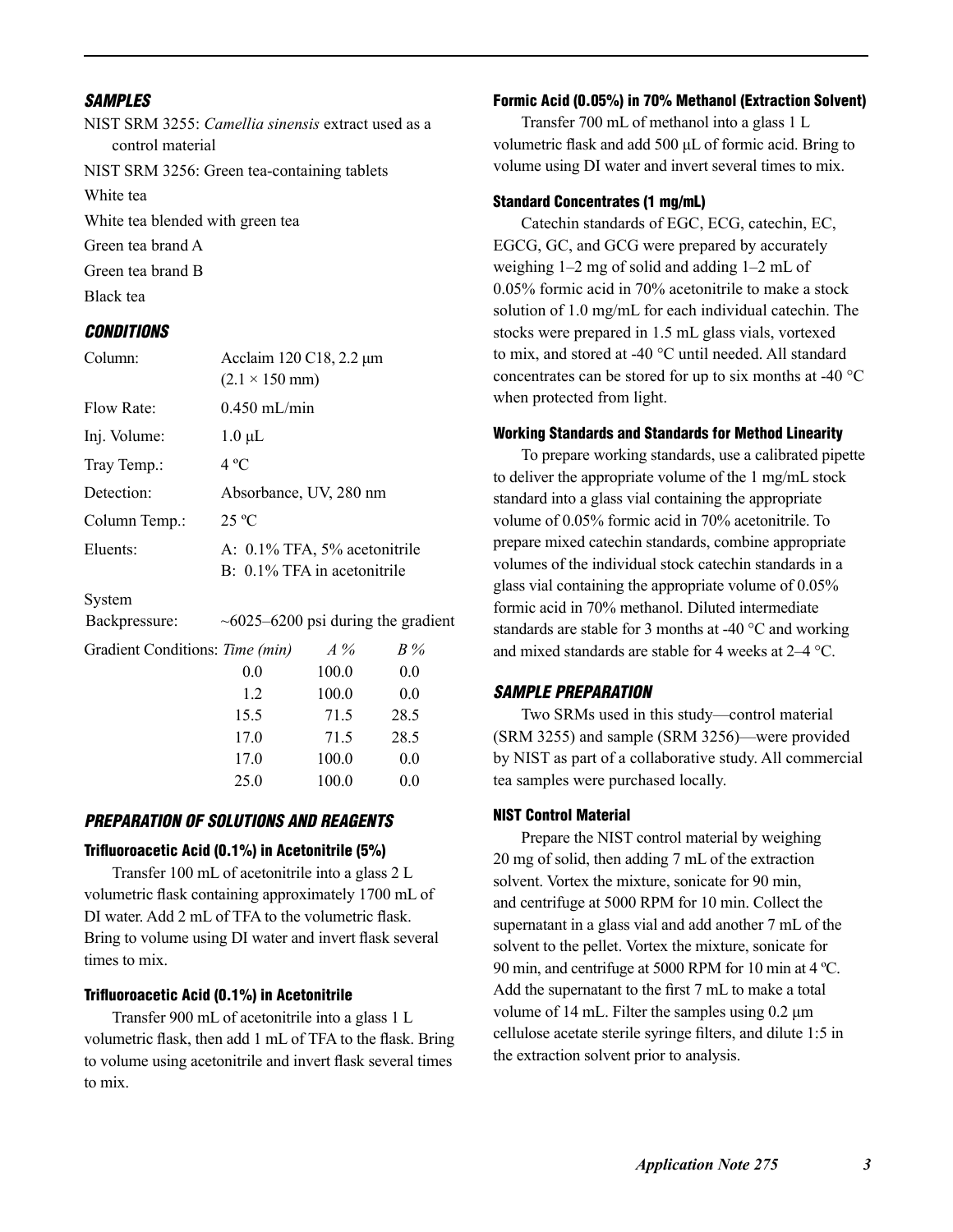#### Commercial Tea Samples and NIST SRM 3256

Prepare all samples by weighing 60 mg of solid and adding 7 mL of the extraction solvent. Vortex the mixture, sonicate for 90 min, and centrifuge at 5000 RPM for 10 min. Collect the supernatant in a glass vial and add another 7 mL of the solvent to the pellet. Vortex the mixture, sonicate for 90 min, and centrifuge at 5000 RPM for 10 min. Add the supernatant to the first 7 mL to make a total volume of 14 mL. Filter the samples using 0.2 μm cellulose acetate sterile syringe filters and dilute 1:5 or 1:20 in the extraction solvent prior to analysis, depending on the sample type.

#### *RESULTS AND DISCUSSION*

#### Separation of Catechin Standards

The initial investigation for the separation of catechins used a 2.2 μm RSLC Acclaim 120 C18 column in the  $2.1 \times 150$  mm format. This column format was chosen to increase sample throughput and reduce sample and eluent consumption. Shorter column formats were also evaluated, but the  $2.1 \times 150$  mm format was chosen because this column provided the best resolution of the target compounds.

Figure 2 shows a chromatogram of a mixed standard containing the predominant catechins in tea. In addition, free gallic acid and moderate amounts of caffeine are



*Figure 2. Separation of a mixed catechin standard on the Acclaim C18 RSLC column.*

naturally present in tea; and therefore were included in the mixed standard. The retention times of gallic acid, GC, EGC, caffeine, catechin, EC, EGCG, GCG, and ECG are 2.15, 4.60, 7.00, 7.25, 7.40, 8.70, 8.90, 9.30, and 10.7 min, respectively. All catechins are well resolved and the total analysis time is less than 20 min.

#### Preliminary Sample Analysis

Prior to analyzing commercial tea samples, a NIST sample and control were evaluated for their catechin profiles using the method described here. The sample and control were prepared as described in the Sample Preparation section. The chromatography demonstrated that all peaks were resolved, suggesting that the method can be used for further system suitability studies.

#### System Suitability

The linearity, LODs, and LOQs were evaluated to determine the suitability of the method for this analysis. To determine the appropriate calibration ranges for the target compounds, each sample was analyzed and compared to a mixed catechin standard. EGCG, catechin, GCG, GC, EGC, ECG, and EC exhibited a linear peak area response in the ranges summarized in Table 1.

| Table 1. Data for Linearity, LOD, and LOQ<br>of Catechins |                  |                                               |                            |                            |                           |                                |
|-----------------------------------------------------------|------------------|-----------------------------------------------|----------------------------|----------------------------|---------------------------|--------------------------------|
|                                                           |                  |                                               |                            |                            | RSD                       |                                |
| Analyte                                                   | Range<br>(µg/mL) | Coeffic. of<br>Determin.<br>(r <sup>2</sup> ) | <b>LOD</b><br>$(\mu g/mL)$ | <b>LOQ</b><br>$(\mu g/mL)$ | Ret.<br>Time*<br>$(n=30)$ | <b>Peak</b><br>Area*<br>(n=30) |
| Gallocatechin                                             | $3.56 - 75$      | 0.9993                                        | 1.17                       | 3.56                       | 0.11                      | 1.17                           |
| Epigallocatechin                                          | $1.8 - 50$       | 0.9993                                        | 0.59                       | 1.80                       | 0.18                      | 1.45                           |
| Catechin                                                  | $0.78 - 50$      | 0.9992                                        | 0.20                       | 0.78                       | 0.13                      | 1.19                           |
| Epicatechin                                               | $0.59 - 50$      | 0.9999                                        | 0.20                       | 0.59                       | 0.06                      | 1.51                           |
| Epigallocatechin<br>Gallate                               | $1.17 - 150$     | 0.9994                                        | 0.39                       | 1.17                       | 0.04                      | 1.00                           |
| Gallocatechin<br>Gallate                                  | $1.2 - 10$       | 0.9998                                        | 0.39                       | 1.20                       | 0.02                      | 1.37                           |
| Epicatechin<br>gallate                                    | 1.56–50          | 0.9995                                        | 0.39                       | 1.56                       | 0.02                      | 1.30                           |

\*EGC, Catechin, EGCG, EC, GCG, and ECG at concentrations of 15, 1, 30, 1, 2, and 3 μg/mL, respectively, were used for precision studies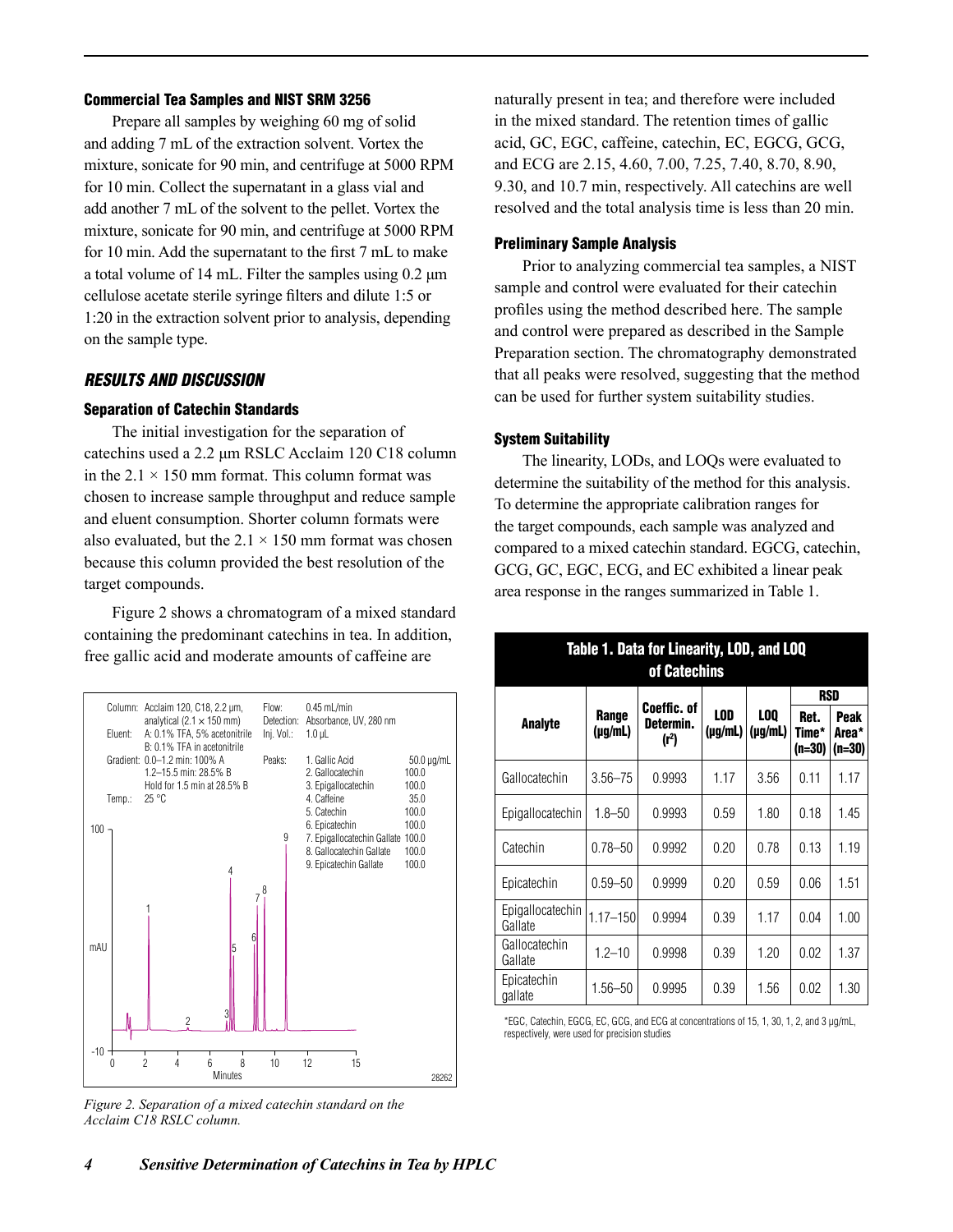The LODs for the catechins were determined based on the concentration of the analyte that provides a peak height of  $3 \times$  the measured noise (S/N = 3). The LOQs were determined as the concentration of the analyte that provides a peak height of  $10\times$  the measured noise  $(S/N = 10)$ . The LODs ranged from 0.20 μg/mL for EC to 1.17 μg/mL for GC, and the LOQs ranged from 0.59 μg/mL for EC to 3.56 μg/mL for GC. Retention time precisions of the standards were excellent, with RSDs ranging from 0.02% for ECG to 0.18% for EGC. This demonstrated good precision of the gradient delivered by the DPG 3600RS pump. Peak area precision ranged from 1.00% for EGCG to 1.51% for EC. Peak height precision ranged from 0.25% for EGC to 1.70% for GC over 30 runs.

#### Sample Analysis

Catechin concentrations were determined in a NIST control and sample prior to the analysis of commercial teas. The samples and control were prepared as described in the Sample Preparation section. Table 2 summarizes the catechin concentrations in the NIST controls and samples with a comparison to the certified values.

The concentrations for all the catechins in the control were consistent with the certified NIST values. EGCG is the catechin present at the highest concentration, contributing to 60% of the total catechin content based on the determination presented here, and 58% based on the NIST certified value.

| Table 2. Determination of Catechins in a 1:5 Diluted NIST<br><b>Control and Reference Sample</b> |                                  |                                                     |                                 |                                                           |  |  |
|--------------------------------------------------------------------------------------------------|----------------------------------|-----------------------------------------------------|---------------------------------|-----------------------------------------------------------|--|--|
| Analyte                                                                                          | <b>NIST</b><br>Control<br>(mg/g) | <b>NIST Control</b><br>Certified<br>Value<br>(mg/g) | <b>NIST</b><br>Sample<br>(mg/g) | <b>NIST Sample</b><br>Certified<br><b>Value</b><br>(mg/g) |  |  |
| Gallocatechin                                                                                    | $22.8 \pm 1$                     | $24 \pm 1$                                          | 7.84                            | 7.60                                                      |  |  |
| Epigallocat-<br>echin                                                                            | $84.7 \pm 1$                     | $88 \pm 3$                                          | 29.6                            | 30.7                                                      |  |  |
| Catechin                                                                                         | $9.70 \pm 0.5$                   | $9.8 \pm 0.4$                                       | 2.46                            | 2.60                                                      |  |  |
| Epicatechin                                                                                      | $47.3 \pm 1$                     | $46 \pm 2$                                          | 11.9                            | 12.0                                                      |  |  |
| Epigallocat-<br>echin Gallate                                                                    | $427.3 +$<br>12                  | $417 \pm 16$                                        | 80.8                            | 71.1                                                      |  |  |
| Gallocatechin<br>Gallate                                                                         | $40.9 \pm 1$                     | $38 \pm 3$                                          | 4.46                            | 4.60                                                      |  |  |
| Epicatechin<br>Gallate                                                                           | $76.8 \pm 2$                     | $94 \pm 5$                                          | 17.4                            | 17.1                                                      |  |  |
| <b>Total Catechins</b>                                                                           | $709.6 \pm$<br>12.5              | $716.8 \pm 27.4$                                    | 154.5                           | 145.7                                                     |  |  |

The total catechin content calculated using the method described here was determined to be 709.6 mg/g, compared to the NIST certified value of  $716.8 \pm$ 27 mg/g. This agreement of the control results with the NIST values confirms that the method is accurate for the determination of catechins.

A NIST reference sample was also evaluated using this method. The individual determined catechin concentrations for the NIST sample ranged from 2.46 mg/g for catechin to 80.8 mg/g for EGCG, compared to certified values of 2.60 mg/g for catechin to 71.7 mg/g for EGCG. The total catechin content is 154.5 mg/g, compared to the certified value of 145.7 mg/g, which is within 6% of the certified value.

Several different brands of teas were evaluated for their catechin content. The samples investigated in this study included two different types of green tea, white tea, a blend of white tea with green tea, and black tea. White tea is minimally processed, so it is expected to be very high in catechins. Figure 3 shows the separation of catechins in white tea. Concentrations ranged from 2.73 mg/g for EC to 42.6 mg/g for EGCG. The total catechin content in this sample was 98.5 mg/g.



*Figure 3. Separation of catechins in a 1:20 diluted sample of white tea.*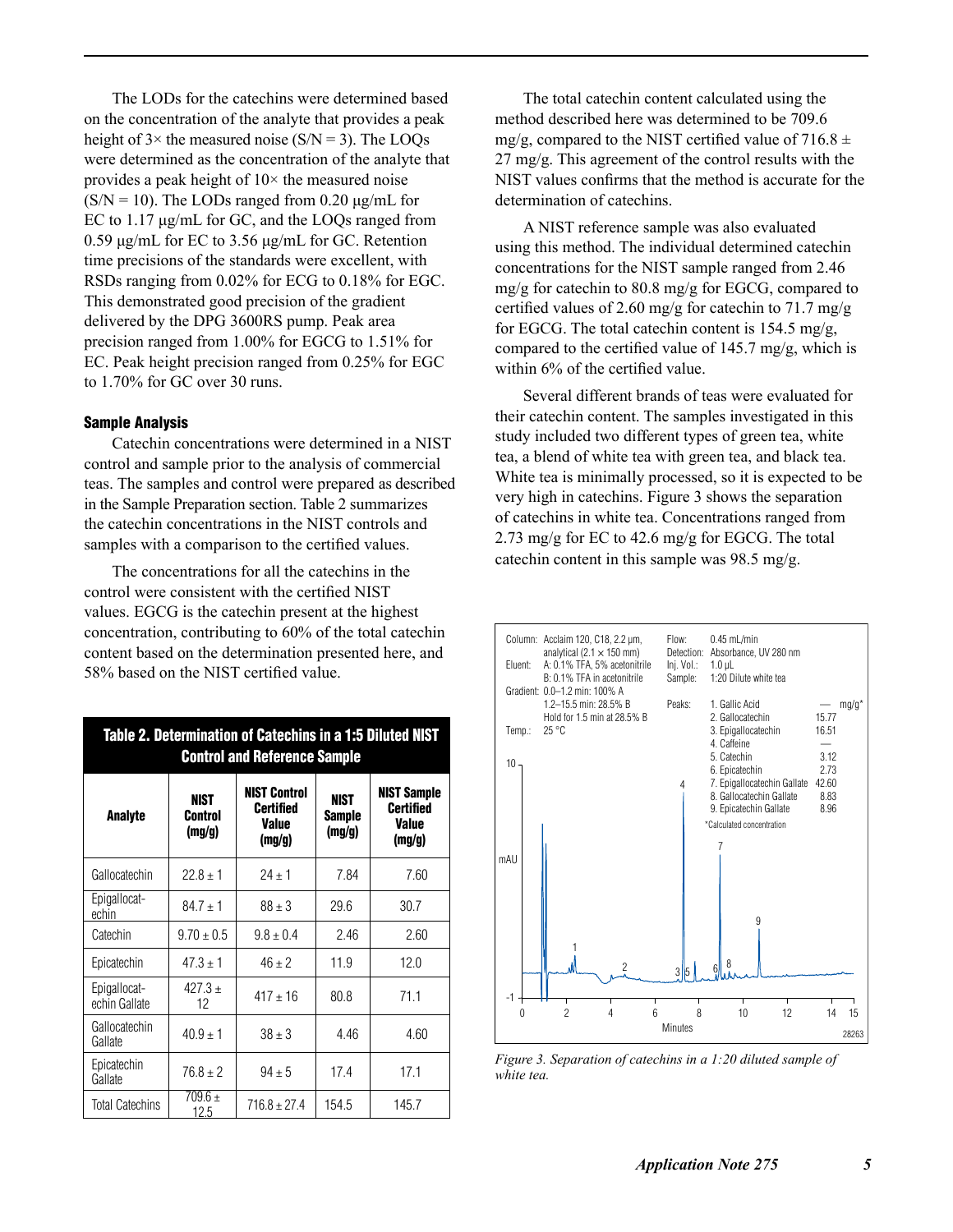Figure 4 shows the separation of catechins present in the two different commercially available green teas. The catechin concentrations ranged from 3.45 mg/g for catechin to 64.0 mg/g for EGCG in brand A green tea. In brand B, the concentrations ranged from 3.57 mg/g for catechin to 60.6 mg/g for EGCG. The health benefits of consuming green tea are attributed to the high concentrations of catechins, which account for approximately 30% of the dry weight of green tea leaves.



*Figure 4. Comparison of catechins in a two different brands of green tea (diluted 1:20).*

As shown in Figure 4, the most abundant catechin is EGCG, which is about 50% of the total catechin content. One cup of green tea may contain 100–200 mg of EGCG. The concentrations of individual catechins were determined to be similar for both brands of the green tea, with the exception of ECG. Brand A green tea had 9.81 mg/g and brand B had 12.8 mg/g of ECG. The total catechin content were determined to be similar for both green tea samples with the total concentrations determined at 135.3 mg/g and 133.1 mg/g for brands A and B, respectively. The data shows that the total catechin concentration in the white tea is unexpectedly lower than the total catechin concentrations in the green tea products that were evaluated in this study. However, additional white tea samples were not analyzed to determine if this was representative of white tea products.

The majority of tea produced in the world is black tea, but it is also reported to contain the lowest concentration of catechins due its additional processing. In this study, the content in black tea ranged from 2.25 mg/g for EC to 27.8 mg/g for EGC (Figure 5). Unlike the other teas studied, the EGC concentration in black tea is higher than the EGCG content. The total catechin content is 63.3 mg/g, which is nearly 50% less than the total catechins in the green tea products analyzed.



*Figure 5. Separation of catechins in a 1:20 diluted sample of black tea.*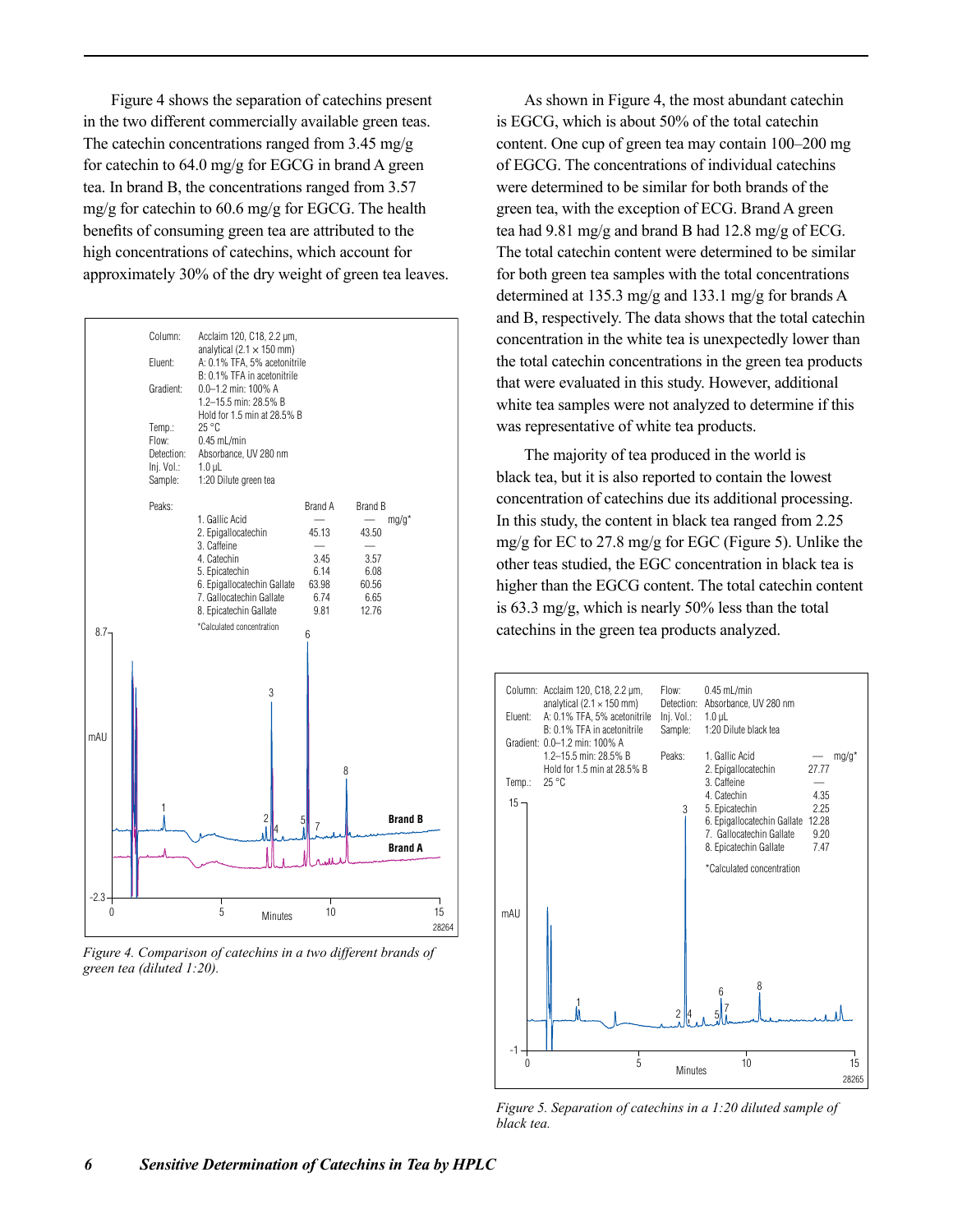| Table 3. Intraday and Between-Day Precision |                |                                                                              |                                          |                                                                                                                                                                                                                                                                                                                                                                                              |                              |                                         |  |
|---------------------------------------------|----------------|------------------------------------------------------------------------------|------------------------------------------|----------------------------------------------------------------------------------------------------------------------------------------------------------------------------------------------------------------------------------------------------------------------------------------------------------------------------------------------------------------------------------------------|------------------------------|-----------------------------------------|--|
|                                             | <b>Analyte</b> | <b>Amount</b>                                                                | <b>Intraday Precision RSD</b><br>$(n=3)$ |                                                                                                                                                                                                                                                                                                                                                                                              |                              | <b>Between-day Precision</b>            |  |
| <b>Sample</b>                               |                | (mg/g)                                                                       | <b>Retention</b><br><b>Time</b>          | <b>Peak</b><br><b>Area</b>                                                                                                                                                                                                                                                                                                                                                                   | <b>Peak</b><br><b>Height</b> | <b>Peak Area</b><br>$(n=9 over 3 days)$ |  |
|                                             | GC             | 15.8                                                                         | 0.02                                     | 0.56                                                                                                                                                                                                                                                                                                                                                                                         | 0.90                         | 1.30                                    |  |
|                                             | EGC            | 16.5                                                                         | 0.03                                     | 1.04                                                                                                                                                                                                                                                                                                                                                                                         | 0.98                         | 2.13                                    |  |
|                                             | Catechin       | 3.12                                                                         | 0.06                                     | 0.78                                                                                                                                                                                                                                                                                                                                                                                         | 0.89                         | 1.24                                    |  |
| White Tea                                   | EC             | 2.73                                                                         | 0.02                                     | 1.18                                                                                                                                                                                                                                                                                                                                                                                         | 0.83                         | 1.51                                    |  |
|                                             | EGCG           | 42.6                                                                         | 0.02                                     | 0.91                                                                                                                                                                                                                                                                                                                                                                                         | 0.35                         | 1.74                                    |  |
|                                             | GCG            | 8.83                                                                         | 0.02                                     | 0.54                                                                                                                                                                                                                                                                                                                                                                                         | 0.85                         | 1.83                                    |  |
|                                             | ECG            | 8.96                                                                         | 0.02                                     | 1.06<br>0.54<br>1.16<br>0.50<br>1.27<br>1.58<br>1.63<br>1.35<br>1.17<br>0.90<br>1.40<br>1.18<br>0.74<br>0.93<br>1.00<br>1.39<br>0.51<br>0.61<br>0.47<br>0.70<br>1.65<br>1.33<br>1.76<br>1.57<br>1.66<br>1.37<br>0.57<br>1.10<br>0.87<br>1.16<br>1.34<br>0.98<br>1.30<br>1.00<br>1.35<br>1.09<br>0.33<br>1.37<br>0.43<br>0.48<br>1.49<br>1.69<br>0.25<br>0.41<br>0.45<br>0.36<br>0.27<br>0.66 | 2.03                         |                                         |  |
|                                             | EGC            | 26.7                                                                         | 0.10                                     |                                                                                                                                                                                                                                                                                                                                                                                              |                              | 1.44                                    |  |
|                                             | Catechin       | 2.63                                                                         | 0.14                                     |                                                                                                                                                                                                                                                                                                                                                                                              |                              | 1.49                                    |  |
|                                             | EC             | 2.88                                                                         | 0.08                                     |                                                                                                                                                                                                                                                                                                                                                                                              |                              | 2.15                                    |  |
| White/Green Tea Blend                       | EGCG           | 30.7                                                                         | 0.06                                     |                                                                                                                                                                                                                                                                                                                                                                                              |                              | 1.66                                    |  |
|                                             | GCG            | 4.40                                                                         | 0.02                                     |                                                                                                                                                                                                                                                                                                                                                                                              |                              | 1.62                                    |  |
|                                             | ECG            | 7.44<br>0.02<br>0.05<br>27.8<br>4.35<br>0.09<br>2.25<br>0.03<br>12.3<br>0.02 |                                          | 1.88                                                                                                                                                                                                                                                                                                                                                                                         |                              |                                         |  |
|                                             | EGC            |                                                                              |                                          |                                                                                                                                                                                                                                                                                                                                                                                              |                              | 1.15                                    |  |
|                                             | Catechin       |                                                                              |                                          |                                                                                                                                                                                                                                                                                                                                                                                              |                              | 1.08                                    |  |
|                                             | EC             |                                                                              |                                          |                                                                                                                                                                                                                                                                                                                                                                                              |                              | 1.07                                    |  |
| <b>Black Tea</b>                            | EGCG           |                                                                              |                                          |                                                                                                                                                                                                                                                                                                                                                                                              |                              | 1.42                                    |  |
|                                             | GCG            | 9.20                                                                         | 0.05                                     |                                                                                                                                                                                                                                                                                                                                                                                              |                              | 1.97                                    |  |
|                                             | ECG            | 7.47                                                                         | 0.03                                     |                                                                                                                                                                                                                                                                                                                                                                                              |                              | 1.72                                    |  |
|                                             | EGC            | 45.1                                                                         | 0.12                                     |                                                                                                                                                                                                                                                                                                                                                                                              |                              | 1.71                                    |  |
|                                             | Catechin       | 3.45                                                                         | 0.09                                     |                                                                                                                                                                                                                                                                                                                                                                                              |                              | 1.93                                    |  |
|                                             | $\mathsf{EC}$  | 6.14                                                                         | 0.04                                     |                                                                                                                                                                                                                                                                                                                                                                                              |                              | 1.72                                    |  |
| Green Tea Brand A                           | EGCG           | 64.0                                                                         | 0.02                                     |                                                                                                                                                                                                                                                                                                                                                                                              |                              | 1.91                                    |  |
|                                             | GCG            | 6.74                                                                         | 0.36                                     |                                                                                                                                                                                                                                                                                                                                                                                              |                              | 1.52                                    |  |
|                                             | ECG            | 9.81                                                                         | 0.01                                     |                                                                                                                                                                                                                                                                                                                                                                                              |                              | 1.04                                    |  |
|                                             | EGC            | 43.5                                                                         | 0.01                                     |                                                                                                                                                                                                                                                                                                                                                                                              |                              | 1.92                                    |  |
|                                             | Catechin       | 3.57                                                                         | 0.01                                     | 0.50<br>0.92                                                                                                                                                                                                                                                                                                                                                                                 | 1.50                         |                                         |  |
|                                             | $\mathsf{EC}$  | 6.08                                                                         | 0.01                                     |                                                                                                                                                                                                                                                                                                                                                                                              |                              | 1.81                                    |  |
| Green Tea Brand B                           | EGCG           | 60.6                                                                         | 0.01                                     |                                                                                                                                                                                                                                                                                                                                                                                              |                              | 1.93                                    |  |
|                                             | GCG            | 6.65                                                                         | 0.01                                     |                                                                                                                                                                                                                                                                                                                                                                                              |                              | 1.14                                    |  |
|                                             | ECG            | 12.8                                                                         | 0.01                                     |                                                                                                                                                                                                                                                                                                                                                                                              | 1.08                         |                                         |  |

#### Sample Precision and Accuracy

Five different samples of teas were analyzed over three days to evaluate the method precision. Representative data from each of the teas are summarized in Table 3. For all the samples analyzed in this study, the intraday retention time RSDs ranged from 0.01% for several catechins to 0.36% for GCG. Intraday peak area RSDs ranged from 0.25% for EC to 1.76% for GCG. The between-day peak area RSDs ranged from 1.04% for ECG to 2.15% for EC.

The accuracy of the method was confirmed by determining catechin concentrations in the NIST control and comparing against the NIST certified values. The NIST certified values for the control and the samples were in agreement with the values reported in this study. Recovery studies were performed on all five tea samples by spiking known amounts of the seven catechins to determine method accuracy.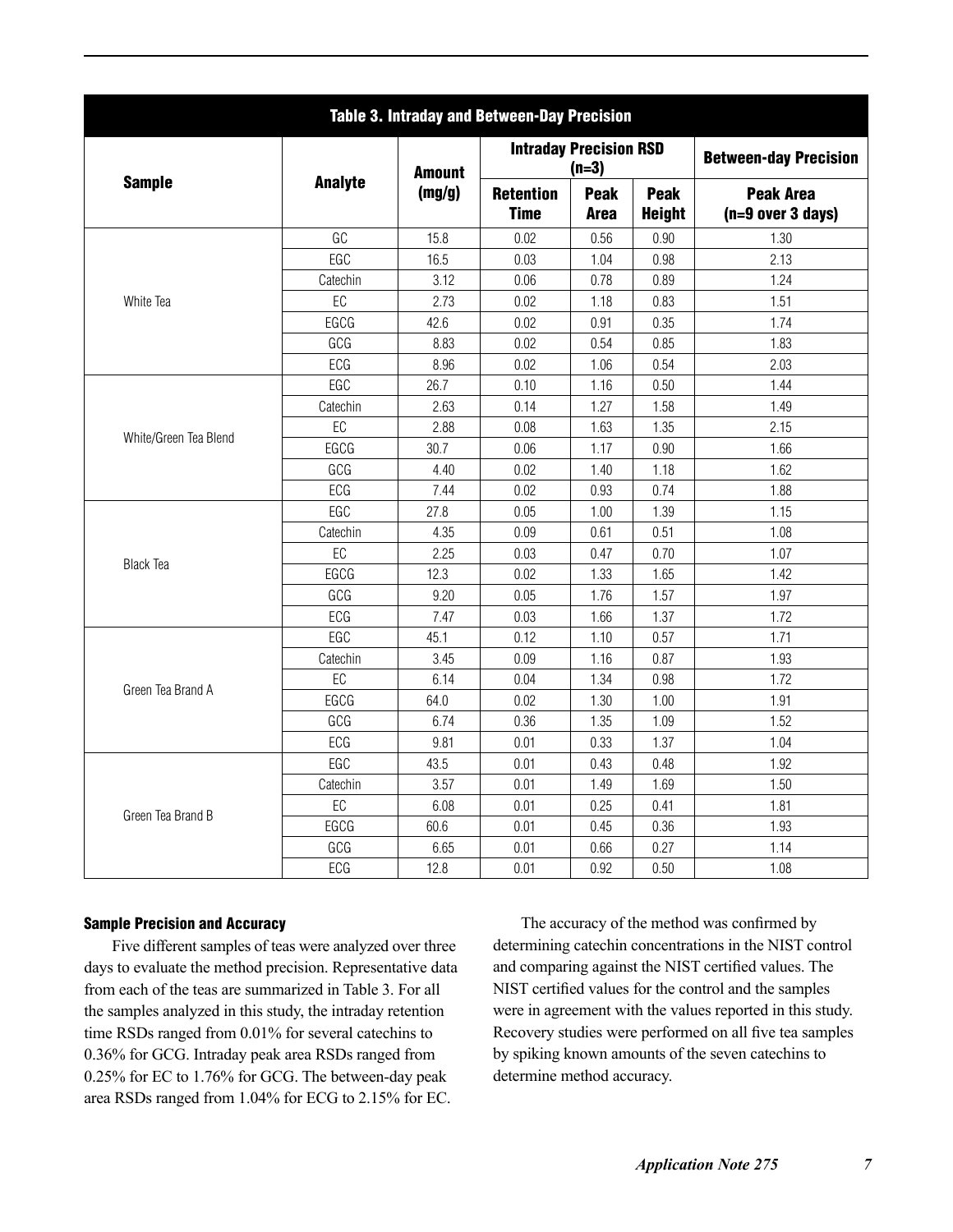| Table 4. Recovery of Catechins in Different<br><b>Commercial Tea Products</b>                 |                                                                                                                                                                                                                                                                                                                  |                                                                                                                                                                                                                                                  |            |  |
|-----------------------------------------------------------------------------------------------|------------------------------------------------------------------------------------------------------------------------------------------------------------------------------------------------------------------------------------------------------------------------------------------------------------------|--------------------------------------------------------------------------------------------------------------------------------------------------------------------------------------------------------------------------------------------------|------------|--|
| <b>Sample</b>                                                                                 | <b>Analyte</b>                                                                                                                                                                                                                                                                                                   | <b>Amount</b><br><b>Spiked</b><br>µg/mL                                                                                                                                                                                                          | % Recovery |  |
|                                                                                               |                                                                                                                                                                                                                                                                                                                  | 4.0                                                                                                                                                                                                                                              | 103.5      |  |
|                                                                                               |                                                                                                                                                                                                                                                                                                                  | 4.0<br>1.0<br>1.0<br>10.0<br>3.0<br>3.0<br>1.0<br>6.5<br>1.0<br>1.0<br>10.0<br>1.0<br>2.0<br>1.0<br>7.0<br>1.0<br>0.5<br>3.0<br>2.0<br>2.0<br>1.0<br>15.0<br>1.0<br>1.5<br>15.0<br>2.0<br>3.0<br>1.0<br>15.0<br>1.0<br>2.0<br>15.0<br>2.0<br>3.0 | 92.1       |  |
|                                                                                               |                                                                                                                                                                                                                                                                                                                  |                                                                                                                                                                                                                                                  | 99.8       |  |
| White Tea                                                                                     |                                                                                                                                                                                                                                                                                                                  |                                                                                                                                                                                                                                                  | 112.0      |  |
|                                                                                               |                                                                                                                                                                                                                                                                                                                  |                                                                                                                                                                                                                                                  | 93.3       |  |
|                                                                                               |                                                                                                                                                                                                                                                                                                                  |                                                                                                                                                                                                                                                  | 105.1      |  |
|                                                                                               |                                                                                                                                                                                                                                                                                                                  |                                                                                                                                                                                                                                                  | 84.2       |  |
|                                                                                               |                                                                                                                                                                                                                                                                                                                  |                                                                                                                                                                                                                                                  | 93.4       |  |
|                                                                                               |                                                                                                                                                                                                                                                                                                                  |                                                                                                                                                                                                                                                  | 91.3       |  |
|                                                                                               |                                                                                                                                                                                                                                                                                                                  |                                                                                                                                                                                                                                                  | 94.3       |  |
|                                                                                               |                                                                                                                                                                                                                                                                                                                  |                                                                                                                                                                                                                                                  | 96.4       |  |
| Tea Blend                                                                                     |                                                                                                                                                                                                                                                                                                                  |                                                                                                                                                                                                                                                  | 99.1       |  |
|                                                                                               |                                                                                                                                                                                                                                                                                                                  |                                                                                                                                                                                                                                                  | 97.6       |  |
|                                                                                               |                                                                                                                                                                                                                                                                                                                  |                                                                                                                                                                                                                                                  | 93.6       |  |
|                                                                                               |                                                                                                                                                                                                                                                                                                                  |                                                                                                                                                                                                                                                  | 94.0       |  |
| White/Green<br><b>Black Tea</b><br>Green Tea<br><b>Brand A</b><br>Green Tea<br><b>Brand B</b> |                                                                                                                                                                                                                                                                                                                  |                                                                                                                                                                                                                                                  | 93.3       |  |
|                                                                                               | $\overline{{\mathsf{GC}}}$<br><b>EGC</b><br>Catechin<br>EC<br>EGCG<br>GCG<br>ECG<br>GC<br>EGC<br>Catechin<br>$E$ C<br>EGCG<br>GCG<br>ECG<br>GC<br>EGC<br>Catechin<br>EC<br>EGCG<br>GCG<br>ECG<br>$\overline{GC}$<br>EGC<br>Catechin<br>$E$ C<br>EGCG<br>GCG<br>ECG<br>GC<br>EGC<br>Catechin<br>EC<br>EGCG<br>GCG |                                                                                                                                                                                                                                                  | 96.8       |  |
|                                                                                               |                                                                                                                                                                                                                                                                                                                  |                                                                                                                                                                                                                                                  | 90.2       |  |
|                                                                                               |                                                                                                                                                                                                                                                                                                                  |                                                                                                                                                                                                                                                  | 101.0      |  |
|                                                                                               |                                                                                                                                                                                                                                                                                                                  |                                                                                                                                                                                                                                                  | 102.3      |  |
|                                                                                               |                                                                                                                                                                                                                                                                                                                  |                                                                                                                                                                                                                                                  | 102.0      |  |
|                                                                                               |                                                                                                                                                                                                                                                                                                                  |                                                                                                                                                                                                                                                  | 85.4       |  |
|                                                                                               |                                                                                                                                                                                                                                                                                                                  |                                                                                                                                                                                                                                                  | 99.9       |  |
|                                                                                               |                                                                                                                                                                                                                                                                                                                  |                                                                                                                                                                                                                                                  | 100.5      |  |
|                                                                                               |                                                                                                                                                                                                                                                                                                                  |                                                                                                                                                                                                                                                  | 90.9       |  |
|                                                                                               |                                                                                                                                                                                                                                                                                                                  |                                                                                                                                                                                                                                                  | 99.9       |  |
|                                                                                               |                                                                                                                                                                                                                                                                                                                  |                                                                                                                                                                                                                                                  | 95.5       |  |
|                                                                                               |                                                                                                                                                                                                                                                                                                                  |                                                                                                                                                                                                                                                  | 96.5       |  |
|                                                                                               |                                                                                                                                                                                                                                                                                                                  |                                                                                                                                                                                                                                                  | 84.2       |  |
|                                                                                               |                                                                                                                                                                                                                                                                                                                  |                                                                                                                                                                                                                                                  | 94.4       |  |
|                                                                                               |                                                                                                                                                                                                                                                                                                                  |                                                                                                                                                                                                                                                  | 89.8       |  |
|                                                                                               |                                                                                                                                                                                                                                                                                                                  | ECG                                                                                                                                                                                                                                              | 95.1       |  |
|                                                                                               |                                                                                                                                                                                                                                                                                                                  | 96.8                                                                                                                                                                                                                                             |            |  |
|                                                                                               |                                                                                                                                                                                                                                                                                                                  |                                                                                                                                                                                                                                                  | 93.8       |  |
|                                                                                               |                                                                                                                                                                                                                                                                                                                  |                                                                                                                                                                                                                                                  | 91.7       |  |

Table 4 summarizes the amounts spiked and the calculated recoveries. Recoveries ranged from 84.2% for ECG to 112% for EC.

#### *CONCLUSION*

This work describes a simple, sensitive, rapid, and accurate method to separate and quantify catechins in different commercially available teas with a simple solvent extraction. The method uses a high-resolution silica-based Acclaim RSLC C18 column and absorbance at a wavelength of 280 nm to separate and detect catechins in less than 20 min. Catechin concentrations in NIST controls and samples were determined using the described method, and the values reported were in agreement with certified NIST values. The catechin concentrations varied over a wide range in the samples, from 427.3 mg/g of EGCG in the NIST control to 2.25 mg/g of EC in black tea. The method described here is ideal for routine screening and quantification of catechins in different tea products.

### *PRECAUTIONS*

Trifluoroacetic acid is corrosive, causes burns, and is harmful if swallowed, inhaled, or absorbed through skin. This material is extremely destructive to the upper respiratory tract, eyes, and skin. In case of contact, immediately flush eyes or skin with plenty of water for at least 15 min while removing contaminated clothing and shoes. Wash clothing before reuse. If inhaled, quickly move the exposed person to a source of fresh air. If not breathing, give artificial respiration. If breathing is difficult, give oxygen. If the product is swallowed, do not induce vomiting. Give large quantities of water. Never give anything by mouth to an unconscious person. In all cases, call a physician immediately. Please read the material safety data sheets (MSDS) prior to handling and contact a licensed waste disposal organization to ensure all disposals are in accordance with existing federal, state, and local environmental regulations.